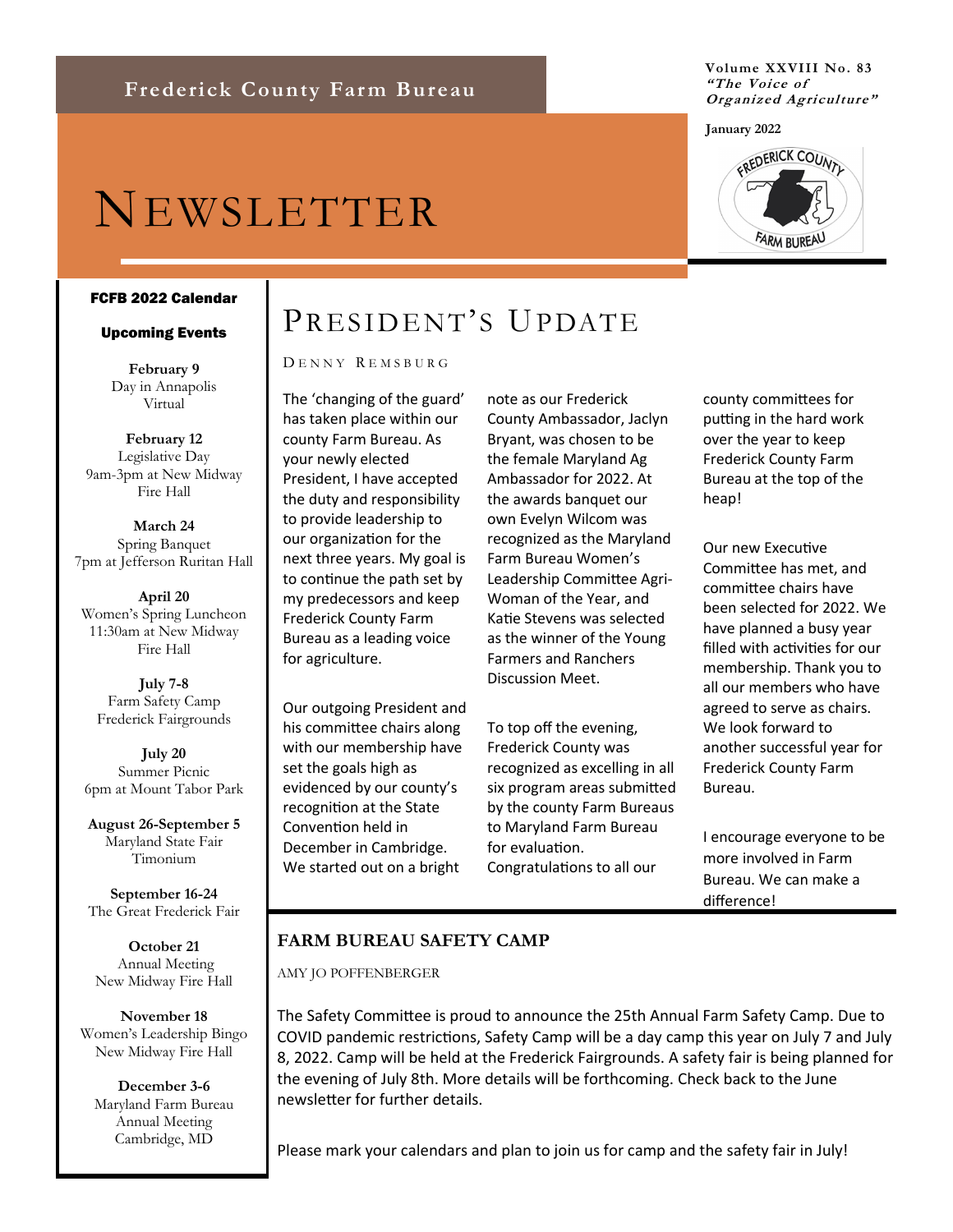| <b>FREDERICK COUNTY FARM BUREAU</b><br><b>WOMEN'S LEADERSHIP SPRING</b><br><b>LUNCHEON</b>                                                                                                                                                                                                                                                  |                                                                                                                                                                                                                                                                                             | <b>SPRING BANQUET</b><br><b>DENNY REMSBURG</b>                                                                                                                                                                                                                                                                                                                                  |  |  |
|---------------------------------------------------------------------------------------------------------------------------------------------------------------------------------------------------------------------------------------------------------------------------------------------------------------------------------------------|---------------------------------------------------------------------------------------------------------------------------------------------------------------------------------------------------------------------------------------------------------------------------------------------|---------------------------------------------------------------------------------------------------------------------------------------------------------------------------------------------------------------------------------------------------------------------------------------------------------------------------------------------------------------------------------|--|--|
| <b>CONNIE PALMER</b><br>Date:<br>Location:<br>Time:<br>Cost:                                                                                                                                                                                                                                                                                | Please join us for the annual women's Spring Luncheon!<br>April 20, 2022<br>New Midway Fire Hall<br>Silent Auction starting 11:30am<br>Lunch served at noon<br>Cost \$15.00 per person<br>The theme for 2022's Spring Luncheon will be<br>"VAUDEVILLE WITH A COUNTRY TWIST." Be prepared to | The Spring Meeting for Frederick County Farm Bureau<br>will be held on Thursday, March 24th at the Jefferson<br>Ruritan Hall at 7pm. The evening's dinner will be turkey<br>and baked ham. For questions regarding reservations<br>please contact Mary Sue Grossnickle at 301-662-8951.<br>The RSVP form is available below.<br><b>LEGISLATIVE DAY</b><br><b>DENNY REMSBERG</b> |  |  |
| be entertained by a comedian, magician, singers and<br>even a ventriloquist. Imagine a star studded Vaudeville<br>Show. Also featuring acts throughout the program from<br>the winners of the Farm Bureau Silver Seniors Contest.<br>Come join us for a fun filled entertaining afternoon.<br>For Reservations: Call Mary Sue Grossnickle @ |                                                                                                                                                                                                                                                                                             | Legislative Day will be held on Saturday, February 12,<br>2022 from 9:00 AM - 3:00 PM at the New Midway Fire<br>Hall.<br>Sponsors are the Frederick County Farm Bureau, Frederick<br>County Pomona Grange and the Catoctin and Frederick                                                                                                                                        |  |  |
| 301-662-8951 by April 13, 2022<br><b>SCHOLARSHIPS</b><br><b>BETH AHALT</b>                                                                                                                                                                                                                                                                  |                                                                                                                                                                                                                                                                                             | Soil Conservation Districts. Representatives will be<br>available from the local, state and national level to<br>discuss issues pertinent to Farm Bureau members.<br>Doughnuts and coffee will be available for breakfast and<br>soup and sandwiches will be available for lunch.                                                                                               |  |  |
| Frederick County Farm Bureau is awarding seven \$1,000<br>scholarships to Farm Bureau members or their<br>dependents. Applications may be found on the county<br>website. Applications are due to Beth Ahalt by April 30th<br>via email at bethahalt@gmail.com.                                                                             |                                                                                                                                                                                                                                                                                             | Please contact Denny Remsburg for any additional<br>questions at 240-675-6378 or dremsburg52@gmail.com.                                                                                                                                                                                                                                                                         |  |  |
| Reservation for Frederick County Farm Bureau Annual Spring Banquet                                                                                                                                                                                                                                                                          |                                                                                                                                                                                                                                                                                             |                                                                                                                                                                                                                                                                                                                                                                                 |  |  |
| Thursday, March 24, 2022 at 7pm                                                                                                                                                                                                                                                                                                             |                                                                                                                                                                                                                                                                                             |                                                                                                                                                                                                                                                                                                                                                                                 |  |  |
| Jefferson Ruritan Hall                                                                                                                                                                                                                                                                                                                      |                                                                                                                                                                                                                                                                                             |                                                                                                                                                                                                                                                                                                                                                                                 |  |  |
| l Name                                                                                                                                                                                                                                                                                                                                      |                                                                                                                                                                                                                                                                                             |                                                                                                                                                                                                                                                                                                                                                                                 |  |  |
| Number Attending _______________ x \$17.00/person = _____________________________                                                                                                                                                                                                                                                           |                                                                                                                                                                                                                                                                                             |                                                                                                                                                                                                                                                                                                                                                                                 |  |  |

Send to: Mary Sue Grossnickle at 11020 Keymar Road, Woodsboro, MD 21798 Deadline March 14, 2022– Please make check payable to Frederick County Farm Bureau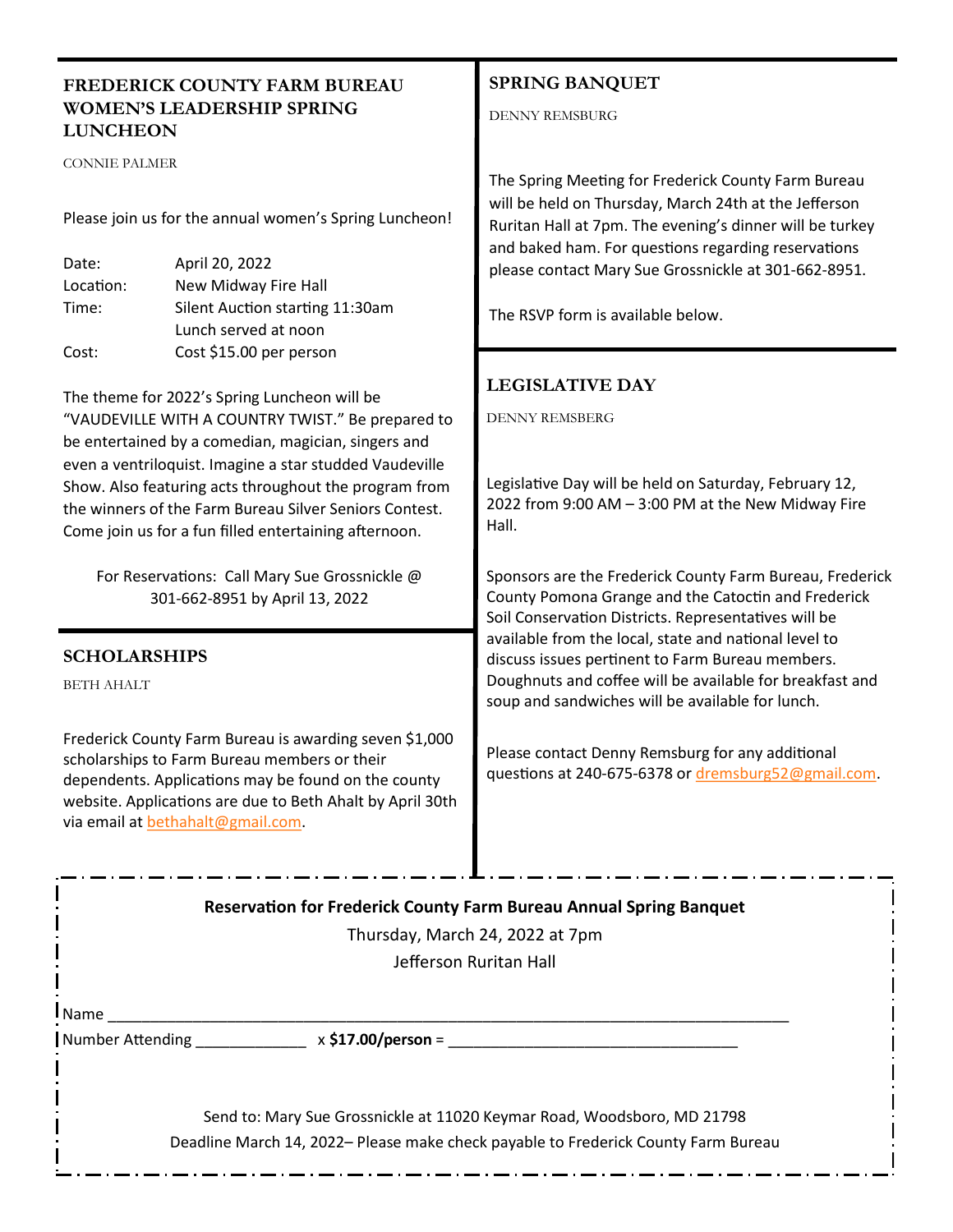#### **2022 Officers & Directors**

President: Denny Remsburg PO Box 577 Jefferson, MD 21755 240-675-6378 dremsburg52@gmail.com

1st Vice President: Robert Ramsburg 9310 Stauffer Road Walkersville, MD 21793 240-446-4163 ramsburgr@gmail.com

Secretary: Kelli Wilson PO Box 3340 Frederick, MD 21705 301-514-0139 kwilson@mafc.com

Treasurer: Larry Howard 6010 Keyser Lane Frederick, MD 21702 301-662-8547 HowardDandL@aol.com

Young Farmers Chair: Shelby Green 240-818-5383 hahnshelby@yahoo.com

Women's Committee Chair: Connie Palmer 301-639-4668 palmercj3@aol.com

Newsletter Editor: Kelsey Maslen kmaslen@mafc.com

#### **2022 Directors**

| Benjamin Sowers  | 240-409-0675 |
|------------------|--------------|
| Katlyn Robertson | 240-626-5951 |
| Jarrod Burall    | 443-277-0089 |
| Emily Snyder     | 240-405-4365 |

#### **2023 Directors**

| Matt Morris    | 301-502-5893 |
|----------------|--------------|
| Jacob Shriver  | 240-457-1104 |
| Denny Ramsburg | 301-639-2740 |
| David Burrier  | 443-340-9591 |
|                |              |

#### **2024 Directors**

| 240-446-5146 |
|--------------|
| 301-305-2800 |
| 240-439-9309 |
| 301-676-6732 |
|              |

**Past President:**

Sam Roop 301-639-7374

# **Virtual Day in Annapolis- February 9, 2022**

Sponsored by Women's Leadership and Young Farmers To register: https://bit.ly/3n3tTRU

# **MARYLAND FARM BUREAU STATE CONVENTION**

The annual state Farm Bureau Convention occurred in early December. We are incredibly proud of the recognition several of our county Farm Bureau members received.

### **Evelyn Wilcom**

Evelyn was named the 2021 Agri-Woman of the Year. She was recognized for her more than 60 years of service to Farm Bureau. Evelyn has been incredibly active at the county, state and national level. We were thrilled Evelyn has been recognized for her years of serving the agricultural industry!

#### **Dick Bittner**

Dick submitted a picture he took to the Maryland Farm Bureau Women's Leadership photo contest. His photo along with two others received top honors and were chosen to be displayed on their notecards. Congratulations Dick!

#### **Katie Stevens**

Katie received the Excellence in Agriculture Award as a Frederick County Young Farmer. In addition, she represented Maryland at the National Farm Bureau Discussion Meet in Atlanta. Katie did exceptionally well and advanced to the Sweet 16 Round. Her discussion points included green energy, supply chain issues and farm safety. Well done Katie!

#### **Jaclyn Bryant**

Jaclyn is the 2021 Frederick County Farm Bureau Ambassador. She was among the eight participants competing in the new Maryland Ag Ambassador program. The competition included interviews, roundtable discussion and a speech. She did an excellent job. Jaclyn was selected as the first female Maryland Farm Bureau Ambassador. Congratulations Jaclyn!



Pictured left: Jaclyn Bryant